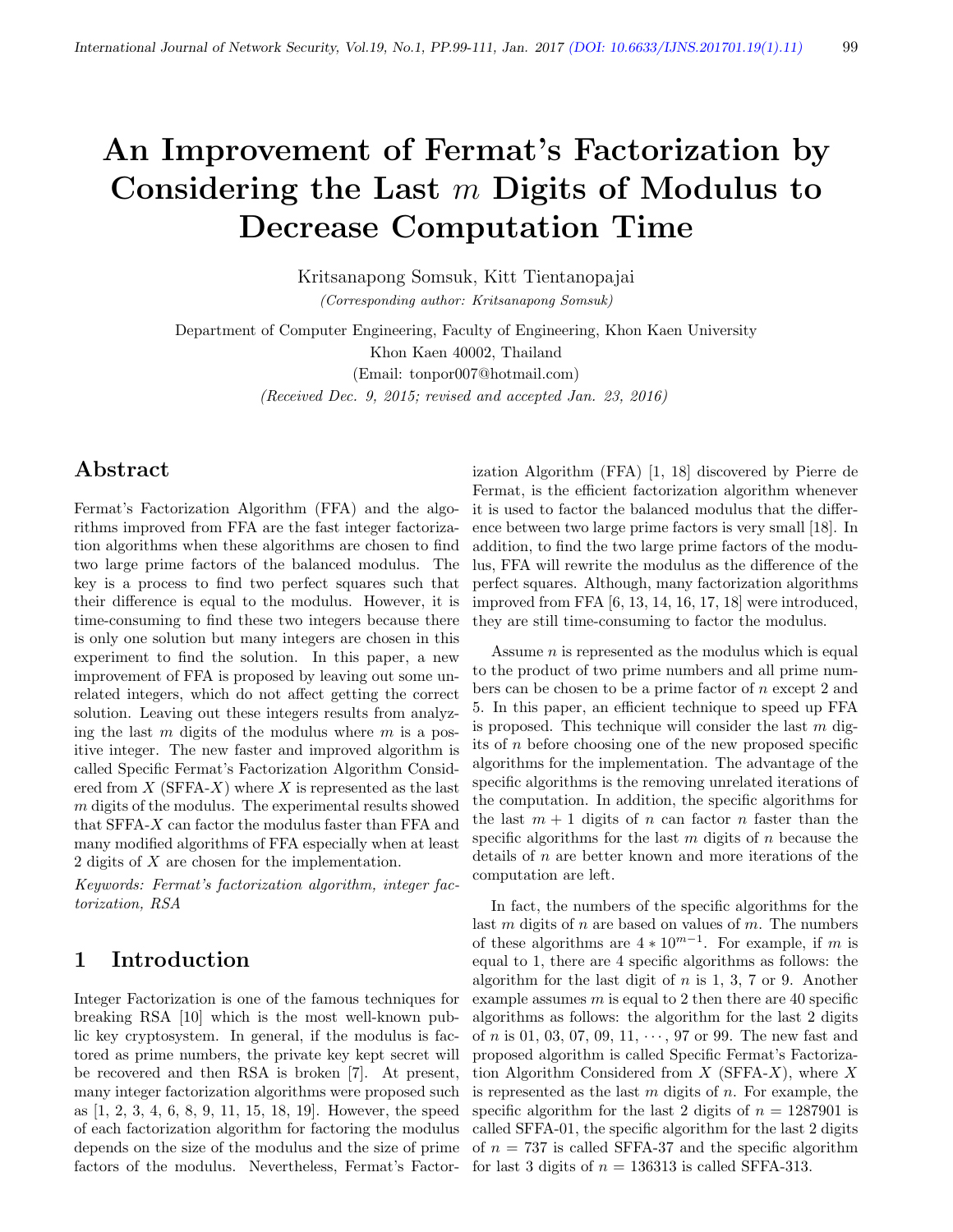### 2 Priliminary

### 2.1 Fermat's Factorization Algorithm: FFA

FFA is one of some integer factorization algorithms which can factor all composite integers. The speed of FFA depends on the difference between two large prime factors of *n*:  $n = p * q$ , where p and q are prime numbers and p is larger than  $q$ , and the size of  $n$ . However, this algorithm is appropriate with the small result of the subtraction between p and q. The key of FFA is that n is rewritten as the difference of perfect squares as follows:

$$
n = \left(\frac{p+q}{2}\right)^2 - \left(\frac{p-q}{2}\right)^2\tag{1}
$$

In fact, FFA can be distinguished as 2 different algorithms as follows. For the first algorithm, is called FFA-1, assign  $x = \frac{p+q}{2}$  and  $y = \frac{p-q}{2}$  then,

$$
n = x^2 - y^2. \tag{2}
$$

However, assign the initial value of x is equal to  $\lceil \sqrt{n} \rceil$ , then the process to factor *n* by using FFA-1 is to find the integer of y,  $y = \sqrt{x^2 - n}$ . If the integer of y is found, the values of p and q can be computed from  $p = x + y$ and  $q = x - y$ . On the other hand, the value of x must be increased by 1 when  $y$  is not an integer to compute the new value of y.

#### Algorithm 1 FFA-1

1: Begin 2: Initialize the value of  $x = \lceil \sqrt{n} \rceil$ 3:  $y = \sqrt{x^2 - n}$ 4: while  $y$  is not an integer do 5:  $x = x + 1$ 6:  $y^2 = x^2 - n$ 7:  $y = \sqrt{y^2}$ 8: end while 9:  $p = x + y$ 10:  $q = x - y$ 11: End

In Algorithm 1, it implies that the total iterations for computing  $x$  and  $y$  are same; their total iterations are computing x and y are same, then total herations are  $(p+q)/2 - \lceil \sqrt{n} \rceil$ . However, FFA-1 must take time to compute the square root of integer for all iterations. At present, many modified factorization algorithms modified from FFA-1 were proposed to decrease computation time. The key of some algorithms which will be mentioned in Section 2.2 to 2.5 is to remove some of unrelated steps in the main loop.

The process of the second algorithm, is called FFA-2, is different from FFA-1. This algorithm does not compute the square root of integer as follows: From Equation (1), we have

$$
4n = u^2 - v^2
$$

where  $u = p+q$  and  $v = p-q$ , therefore, the aim of FFA-2 is to find the corrected values of  $u$  and  $v$ , respectively.

However, the initial values of u and v are  $2\lceil\sqrt{n}\rceil$  and 0, respectively. Assign  $r = u^2 - v^2 - 4n$ , then two prime factors of *n*,  $p = \frac{u+v}{2}$  and  $q = \frac{u-v}{2}$ , are found whenever the value of  $r$  which is equal to 0 is found. However, two conditions of  $r$  are considered when  $r$  is not equal to 0 as follows:

### Condition 1  $(r > 0)$ :

The value of  $v$  is too small but the value of  $r$  is too large. Therefore, v must be increased. On the other hand r must be decreased:

$$
r = r - (4v + 4)
$$
  
\n
$$
v = v + 2.
$$
\n(3)

From Equation (3), the value of  $4v + 4$  is from:  $(v +$  $(2)^2 - v^2 = 4v + 4$ . Because,  $v = p - q$  is always an even number, the value of  $v$  can be increased by 2.

#### Condition 2  $(r < 0)$ :

The values of  $u$  and  $r$  are too small. Therefore, they have to be increased:

$$
r = r + (4u + 4)
$$
  
\n
$$
u = u + 2
$$
\n(4)

From Equation (4), the value of  $4u + 4$  is from:  $(u +$  $(2)^2 - u^2 = 4u + 4$  Because,  $u = p + q$  is always an even number like the value of  $v$ , the value of  $u$  can be increased by 2. Therefore, the algorithm of FFA-2 for finding two prime factors of  $n, p$  and  $q$ , is as follows.

### Algorithm 2 FFA-2

1: Begin 1: Begin<br>2: Initialize the value of  $u = 2\lceil \sqrt{n} \rceil$  and  $v = 0$ 3:  $r = u^2 - v^2 - 4n$ 4: while  $r$  is not equal to zero do 5: if  $r$  is more than zero then 6:  $r = r - (4v + 4)$ 7:  $v = v + 2$ 8: else 9:  $r = r + (4u + 4)$ 10:  $u = u + 2$ 11: end if 12: end while 13:  $p =$  $u + v$  $u^2$ 14:  $q =$  $\overline{2}$ 15: End

In Algorithm 2, it implies that the value of  $u$  is always increased by 2 whenever the value of  $r$  is less than 0. On the other hand, the value of  $v$  is always increased by 2 whenever the value of  $r$  is more than 0. In general, Algorithm 2 shows that the total iterations for computing u and v are different, total iterations of u and v are  $(p+q) - 2\lceil \sqrt{n} \rceil$  and  $p-q$  in order.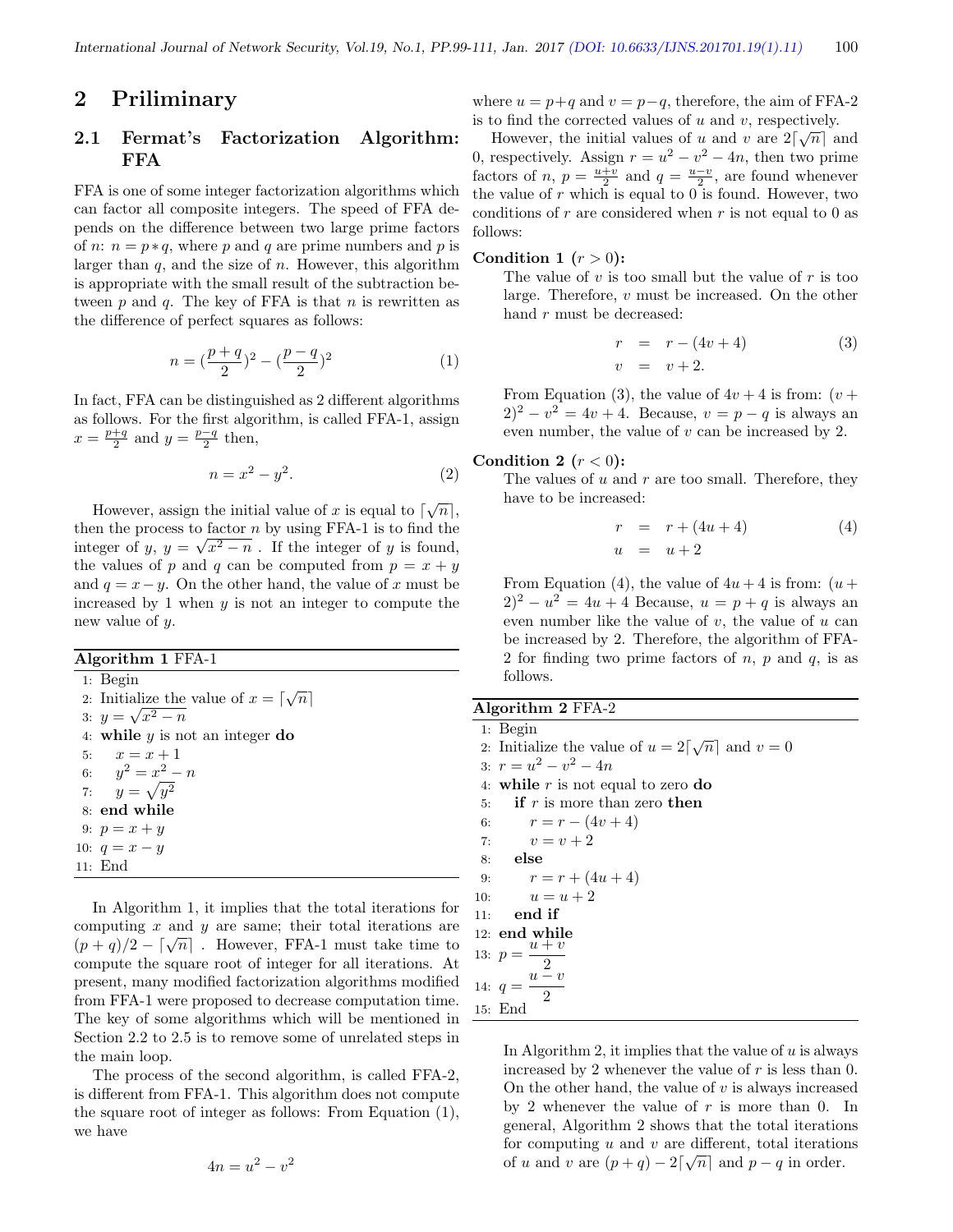### 2.2 Modified Fermat Factorization Version 2: MFFV2

MFFV2 [14] does not compute the value of  $y$ , Step 6 (or Line 7) of FFA-1, whenever the least significant digit of  $y^2$  is 2, 3, 7 or 8 because y is not certainly an integer. That means the computation time is decreased, although the iterations in the loop are still stable.

### 2.3 Modified Fermat Factorization Version 3: MFFV3

In 2014, MFFV3 [16] was proposed by using Difference's Least Significant Digit Table (DLSDT) for removing some values of  $y^2$  and y, Step 5 - 6 of FFA-1, from the computation. DLSDT will show the result of the least significant digit of  $y^2$  without the computation of  $y^2$  directly. That means it does not take time to compute  $y^2$  and y when the least significant digit of  $y^2$  is equal to 2, 3, 7 or 8. Furthermore, the information in DLSDT implies that the sequence of 10 iterations in the loop of FFA-1, MFFV3 can remove the 4 steps for computing  $y^2$  and y when the least significant digit of  $n$  is 1 or 9. However, this algorithm becomes removing the 6 steps to compute  $y^2$  and y when the least significant digit of  $n$  is 3 or 7.

### 2.4 Modified Fermat Factorization Version 4: MFFV4

MFFV4 [13] can remove more steps for computing  $y^2$  and y when compared with MFFV3. This algorithm uses the new table called Y2MOD20 for analyzing the result of  $y^2$  modulo 20 without computing  $y^2$  directly. From the mathematical theorem, the result of perfect square modulo 20 is always equal to  $0, 1, 4, 5, 9$  or  $16$  [9]. Therefore, if the result of  $y^2$  modulo 20 is not equal to 0, 1, 4, 5, 9 or 16, then  $y^2$  is not certainly a perfect square. However, for MFFV4, the value of  $n$  is divided into 8 cases. Each case is from the result of  $n$  modulo 20 which is 1, 3, 7, 9, 11, 13, 17 or 19. In addition, the sequence of 10 iterations in the loop of FFA-1, MFFV4 can remove 7 steps to compute  $y^2$  and y when the result of n modulo 20 is 1, 9, 11 or 19. Nevertheless, this algorithm can remove 8 steps when the result of n modulo 20 is 3, 7, 13 or 17. Furthermore, the experiment showed that MFFV4 is the fastest improved Fermat's factorization algorithm when compared to FFA-1, MFFV2 and MFFV3.

### 2.5 Possible Prime Modified Fermat Factorization:  $P^2$ MFF

The concept of P<sup>2</sup>MFF [17] is different from all improved Fermat's factorization algorithms which had been mentioned. In general, this algorithm will be divided into 2 sub algorithms. Each algorithm is arised from the result of n modulo 6. If the result is equal to 5, the form of  $n$  is  $6k - 1$  and the form of x must be always  $3k_1$ , k and  $k_1$  are

any integers. That means all iterations of the computation are from the result of  $x\%3 = 0$ . On the other hand, if the result of  $n$  modulo 6 is equal to 1, the form of  $n$  is  $6k+1$  and the form of x must not be  $3k<sub>1</sub>$ . That means all iterations of the computation are from the result of x%3  $= 1$  or 2.

### 3 The Proposed Method

**Notation:** Assume  $z, z_1, z_2 \in Z^+$  and  $z_1 \geq z_2$ 1)  $LSG_1(z) = LSG(z)$  is the last digit of z 2) LSG( $z_1 + z_2$ ) = LSG( $LSG(z_1)$  + LSG( $z_2$ )) 3) LSG( $z_1 - z_2$ ) = LSG(LSG( $z_1$ ) – LSG( $z_2$ )+10) 4) LSG( $z_1 * z_2$ ) = LSG(LSG( $z_1$ )  $*$  LSG( $z_2$ )) 5)  $LSG_m(z)$  is the last m digits of  $z, m > 1$ 6)  $LSG_m(z_1 + z_2) = LSG_m(LSG_m(z_1) + LSG_m(z_2))$ 7)  $LSG_m(z_1 - z_2) = LSG_m(LSG_m(z_1) - LSG_m(z_2) + 10^m)$ 8)  $LSG_m(z_1 * z_2) = LSG_m(LSG_m(z_1) * LSG_m(z_2))$ 

For the notation above, if the result of  $LSG(z_1)$  –  $LSG(z_2)$  or  $LSG_m(z_1) - LSG_m(z_2)$  is a negative integer, it will be increased by 10 or  $10<sup>m</sup>$  respectively for changing the result to be the positive integer.

### Example 1.

$$
LSG(31) = 1
$$
  
\n
$$
LSG(17 + 21) = LSG(LSG(17) + LSG(21))
$$
  
\n
$$
= LSG(7 + 1) = LSG(8) = 8
$$
  
\n
$$
LSG(38 - 15) = LSG(LSG(38) - LSG(15) + 10)
$$
  
\n
$$
= LSG(8 - 5 + 10) = LSG(13) = 3
$$
  
\n
$$
LSG(32 - 15) = LSG(LSG(32) - LSG(15) + 10)
$$
  
\n
$$
= LSG(2 - 5 + 10) = LSG(7) = 7
$$
  
\n
$$
LSG(5 * 14) = LSG(LSG(5) * LSG(14))
$$
  
\n
$$
= LSG(5 * 4) = LSG(20) = 0.
$$

The objective of this paper is to propose the new modified algorithm improved from FFA-2. The key is that the algorithm of FFA-2 will be divided into many sub algorithms based on the last  $m$  digits of  $n$ . These algorithms are called Specific Fermat's Factorization Algorithm Considered from  $X$  (SFFA- $X$ ) where  $X$  is represented as the last  $m$  digits of  $n$ . SFFA- $X$  can leave out some values of  $u$  and  $v$  which are not the expected values. Nevertheless, if  $LSG_m(n)$  is considered, numbers of SFFA-X for last m digits of  $n$  are based on the values of  $m$  that is equal to  $4 * 10^{m-1}.$ 

In fact, the set of the possible values of  $u$  and  $v$  for SFFA- $X$  are from the following definition: (Assign  $a, b$ ,  $p_t$  and  $q_t \in \mathbb{Z}^+$  and n is represented as the modulus).

$$
S = \{(a, b, p_t, q_t, n) | a = LSG_m(p_t),
$$
  

$$
b = LSG_m(q_t) \text{ and } LSG_m(ab) = LSG_m(n)\}
$$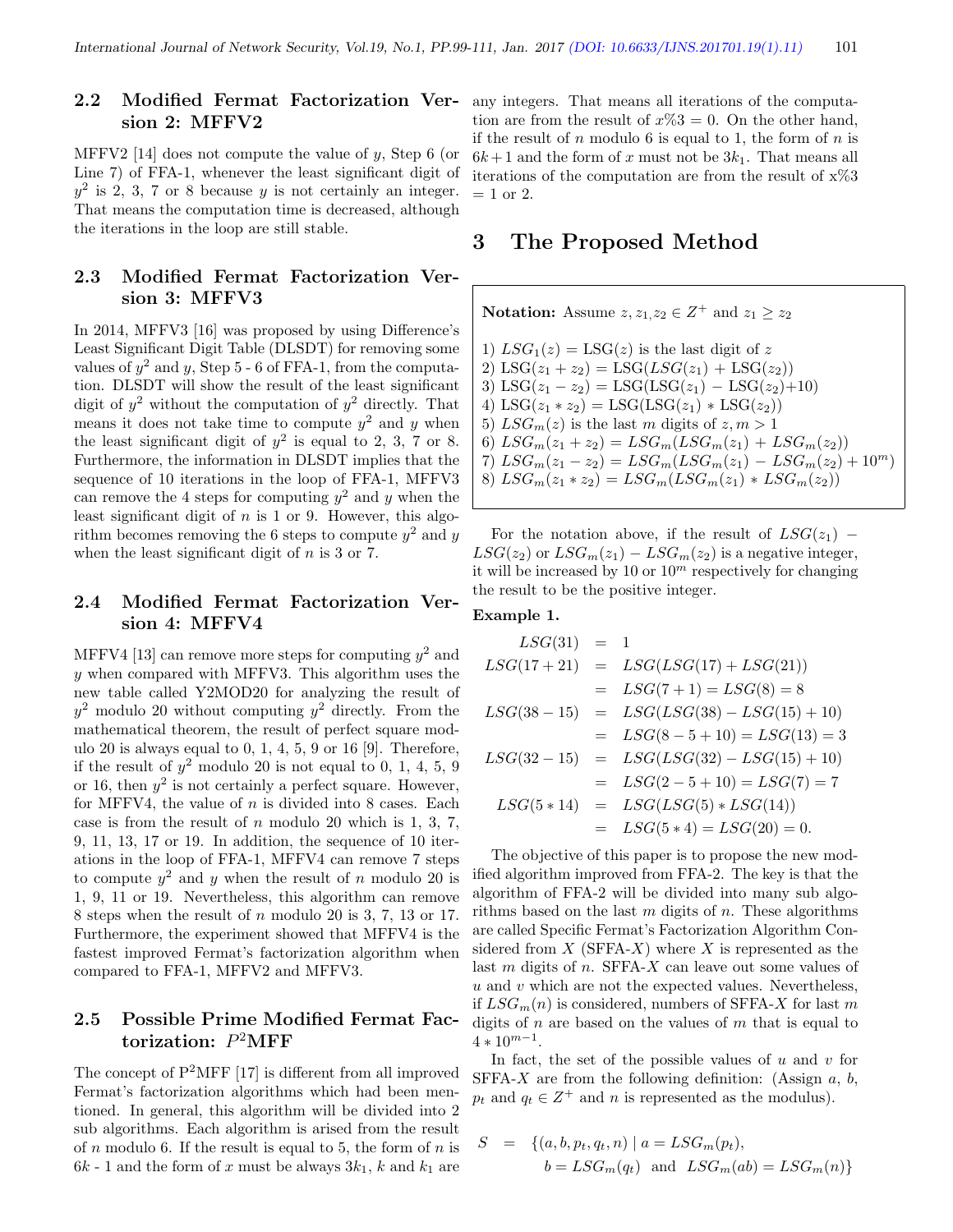From the set of  $S$ , if the last  $m$  digits of the multiplication result between the last m digits of  $p_t$ ,  $a = LSG_m(p_t)$ , and the last m digits of  $q_t$ ,  $b = LSG_m(q_t)$ , is equal to the last m digits of n,  $LSG_m(n) = LSG_m(ab)$ , then, the values of  $LSG_m(u)$  and  $LSG_m(v)$  can be computed from  $LSG_m(a + b)$  and  $LSG_m(a - b)$  or  $LSG_m(b - a)$ , respectively.

In general, all possible values of  $LSG_m(u)$  and  $LSG_m(v)$  can be found by considering the both following theorems.

Theorem 1. Assign a and b are any positive odd integers, where  $LSG_m(a) = a_m a_{m-1} \cdots a_2 a_1$ ,  $LSG_m(b) =$  $b_m b_{m-1} \cdots b_2 b_1$  and  $m > 1$ , that the result of  $LSG_m(ab)$ is equal to  $LSG_m(n)$ . If  $a_1$  is equal to  $b_1$ , then the results of  $LSG_m((a+10^{m-1})(b+9(10^{m-1})))$  and  $LSG_m((a+10^{m-1})$  $(9(10^{m-1}))(b+10^{m-1}))$  are also equal to  $LSG_m(n)$ .

*Proof.* Assign:  $LSG_m(ab) = c_m c_{m-1} \cdots c_2 c_1$ ,  $LSG_m(a +$  $b) = LSG_m(u), \, LSG_m(a - b) = LSG_m(v_1), \, LSG_m(b - b))$  $a) = LSG_m(v_2)$  and  $c_i = d_i \% 10$ , where  $i = 1, 2, \dots, m$ .

From the multiplication technique, we have

$$
d_1 = a_1b_1
$$
  
\n
$$
d_2 = a_2b_1 + a_1b_2 + \lfloor \frac{d_1}{10} \rfloor
$$
  
\n
$$
d_m = a_mb_1 + a_{m-1}b_2 + \dots + a_1b_m + \lfloor \frac{d_{m-1}}{10} \rfloor
$$

Case 1: Assign  $LSG_m(a + 10^{m-1}) = e_m e_{m-1} \cdots e_2 e_1$ ,  $LSG_m(b+9(10^{m-1})) = f_m f_{m-1} \cdots f_2 f_1, LSG_m((a+$  $10^{m-1}$  $(b + 9(10^{m-1})) = g_m g_{m-1} \cdots g_2 g_1$  and  $g_i =$  $h_i\%10.$  Because  $LSG_{(m-1)}(a) = LSG_{(m-1)}(a +$  $10^{m-1}$ ) and  $LSG_{(m-1)}(b) = LSG_{(m-1)}(b +$  $9(10^{m-1})$ ), hence  $e_j = a_j$ ,  $f_j = b_j$  and  $h_j = d_j$ where  $j = 1, 2, \dots, m - 2, m - 1$ . In addition,  $e_m = (a_m+1)\%10$  and  $f_m = (b_m+9)\%10$ . Therefore, From the multiplication technique, we have

$$
g_m = (e_m f_1 + e_{m-1} f_2 + \dots + e_1 f_m + \lfloor \frac{h_{m-1}}{10} \rfloor) \% 10
$$
  
=  $((a_m + 1)b_1 + a_{m-1} b_2 + \dots + a_1 (b_m + 9)$   
+  $\lfloor \frac{d_{m-1}}{10} \rfloor) \% 10$   
=  $(a_m b_1 + a_{m-1} b_2 + \dots + a_1 b_m + \lfloor \frac{d_{m-1}}{10} \rfloor + (b_1 + 9a_1)) \% 10.$ 

Because  $a_1 = b_1$ , that means  $(b_1 + 9a_1)\%10 =$ 0. Hence,  $g_m = (a_m b_1 + a_{m-1} b_2 + \cdots + a_1 b_m + a_m b_m)$  $\lfloor \frac{d_{m-1}}{10} \rfloor$ )%10 =  $c_m$ .

Moreover,  $g_j$  is also equal to  $c_j$  because  $a_j$  and  $b_j$  are always equal to  $e_j$  and  $f_j$ , respectively. Therefore,  $LSG_m((a+10^{m-1})(b+9(10^{m-1})))$  is always equal to  $LSG_m(ab)$  that means it is also equal to  $LSG_m(n)$ .

However, this case implies that for any pair of  $a$  and b that  $a_1$  and  $b_1$  are fixed, there is only one value of  $LSG_m(u)$ ,  $LSG_m((a+10^{m-1})+(b+9(10^{m-1})))$  =  $LSG_m(a + b + 10^m) = LSG_m(a + b) = LSG_m(u).$ 

On the other hand, the value of  $LSG_m(v_1)$  is always decreased by  $8(10)^{m-1}$ ,  $LSG_m((a + 10^{m-1}) (b+9(10^{m-1}))) = LSG_m(v_1 - 8(10)^{m-1}),$  and the value of  $LSG_m(v_2)$  is always increased by  $8(10)^{m-1}$ ,  $LSG_m((b+9(10^{m-1})) - (a+10^{m-1})) = LSG_m(v_2 +$  $8(10^{m-1})$ , where  $v_1$  and  $v_2$  are represented as the possible values of v.

Case 2: Assign  $LSG_m(a + 9(10^{m-1})) = e_m e_{m-1} \cdots e_2 e_1$ ,  $LSG_m(b + 10^{m-1}) = f_m f_{m-1} \cdots f_2 f_1$ ,  $LSG_m((a +$  $(9(10^{m-1}))(b+10^{m-1})) = g_m g_{m-1} \cdots g_2 g_1$  and  $g_i =$  $h_i\%10.$ 

Because  $LSG_{(m-1)}(a) = LSG_{(m-1)}(a + 9(10^{m-1}))$ and  $LSG_{(m-1)}(b) = LSG_{(m-1)}(b + 10^{m-1}),$  hence  $e_j = a_j, f_j = b_j$  and  $h_j = d_j$  where  $j = 1, 2, \dots, m$ 2, m – 1. In addition,  $e_m = (a_m + 9) \% 10$  and  $f_m =$  $(b_m + 1)\%10$ .

From the multiplication technique, we have

$$
g_m = (e_m f_1 + e_{m-1} f_2 + \dots + e_1 f_m + \lfloor \frac{h_{m-1}}{10} \rfloor) \% 10
$$
  
=  $((a_m + 9)b_1 + a_{m-1} b_2 + \dots + a_1 (b_m + 1)$   
+  $\lfloor \frac{d_{m-1}}{10} \rfloor) \% 10$   
=  $(a_m b_1 + a_{m-1} b_2 + \dots + a_1 b_m + \lfloor \frac{d_{m-1}}{10} \rfloor + (a_1 + 9b_1)) \% 10.$ 

Because  $a_1 = b_1$ , that means  $(a_1 + 9b_1)\%10 =$ 0. Hence,  $g_m = (a_m b_1 + a_{m-1} b_2 + \cdots + a_1 b_m + a_m b_m)$  $\lfloor \frac{d_{m-1}}{10} \rfloor$ )%10 =  $c_m$ .

Moreover,  $g_i$  is also equal to  $c_i$  because  $a_i$  and  $b_i$  are always equal to  $e_j$  and  $f_j$ , respectively. Therefore,  $LSG_m((a+9(10^{m-1}))(b+10^{m-1}))$  is always equal to  $LSG_m(ab)$ . That means it is also equal to  $LSG_m(n)$ .

However, this case implies that there is only one value of  $LSG_m(u)$ ,  $LSG_m((a+9(10^{m-1}))+(b+10^{m-1})=$  $LSG_m(a + b) = LSG_m(u)$ . On the other hand, the value of  $LSG_m(v_1)$  is always increased by  $8(10)^{m-1}$ ,  $LSG_m((a+9(10^{m-1})) - (b+10^{m-1})) = LSG_m(v_1 +$  $8(10)^{m-1}$ , and the value of  $LSG_m(v_2)$  is always decreased by  $8(10)^{m-1}$ ,  $LSG_m((b + 10^{m-1}) - (a +$  $9(10^{m-1})) = LSG_m(v_2 - 8(10^{m-1}))$ , when  $v_1$  and  $v_2$  are represented as the possible values of v.

 $\Box$ 

**Theorem 2.** Assign a and b are any positive odd integers, where  $LSG_m(a) = a_m a_{m-1} \cdots a_2 a_1$ ,  $LSG_m(b) =$  $b_m b_{m-1} \cdots b_2 b_1$  and  $m > 1$ , that the result of  $LSG_m(ab)$ is equal to  $LSG_m(n)$ . If  $a_1$  is not equal to  $b_1$  and there are various pairs of positive odd integers,  $k_1$  and  $k_2$ , which are equal or smaller than 9 and not equal to 5 that the result of  $(a_1k_2 + b_1k_1)\%$  10 = 0, then the result of  $LSG_m((a + 10^{m-1}k_1)(b + 10^{m-1}k_2))$  is also equal to  $LSG_m(n)$ .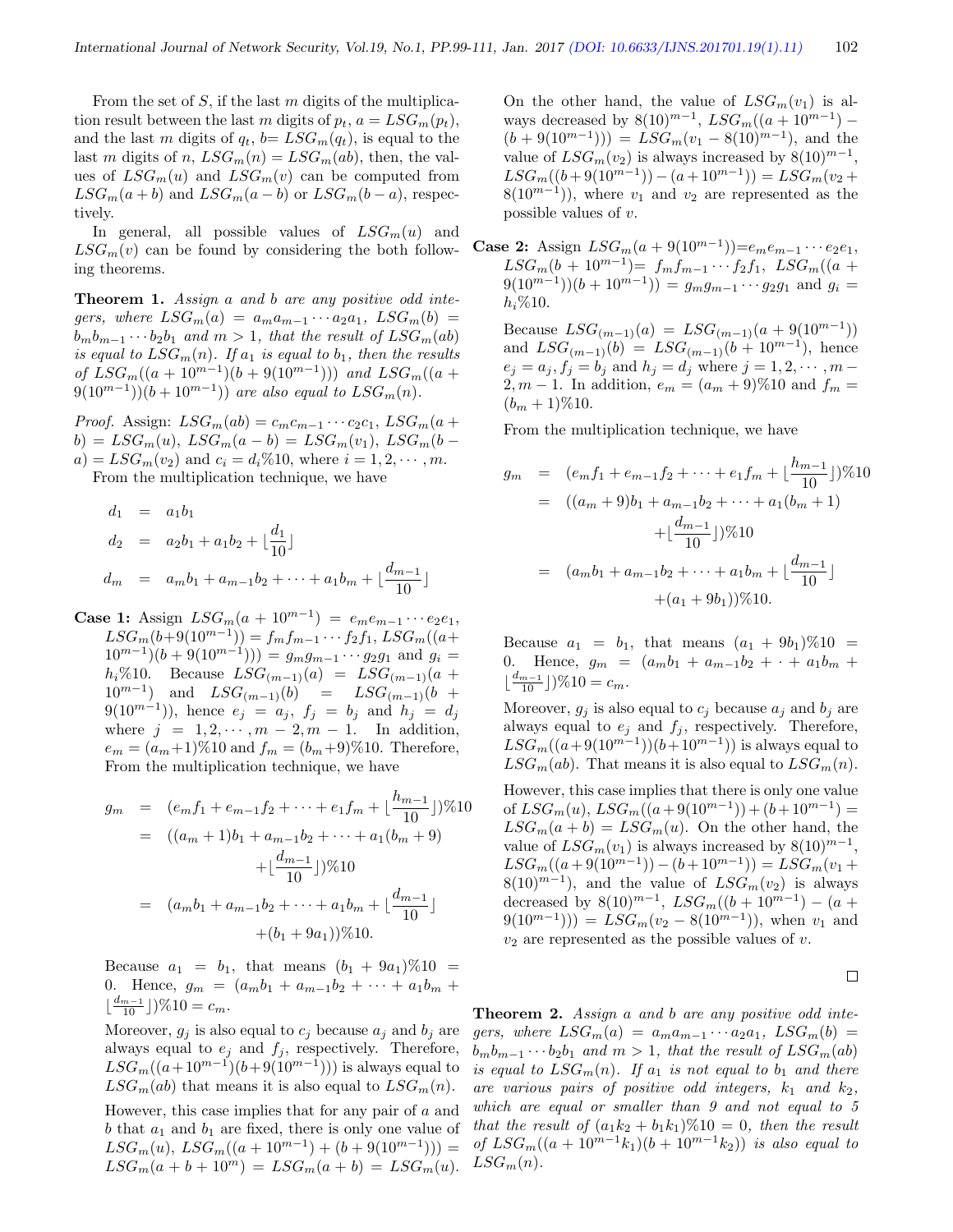*Proof.* Assign:  $LSG_m(ab) = c_m c_{m-1} \cdots c_2 c_1$ ,  $LSG_m(a +$  $10^{m-1}k_1$  =  $x_mx_{m-1}\cdots x_2x_1$ ,  $LSG_m(b+10^{m-1}k_2)$  =  $y_my_{m-1} \cdots y_2y_1, \text{LSG}_m((a+10^{m-1}k_1)(b+10^{m-1}k_2)) =$  $z_m z_{m-1} \cdots z_2 z_1$ ,  $LSG_m(a+b) = LSG_m(u)$ ,  $LSG_m(a-b)$  $= LSG_m(v_1), LSG_m(b-a) = LSG_m(v_2), c_i = d_i\%$  10 and  $z_i = w_i \% 10$ , where  $i = 1, 2, 3, \dots, m$ .

From the multiplication technique, we have  $c_m$  =  $(a_m b_1 + a_{m-1} b_2 + \cdots + a_1 b_m + \lfloor \frac{d_{m-1}}{10} \rfloor) \% 10.$ 

Because  $LSG_{(m-1)}(a) = LSG_{(m-1)}(a+10^{m-1}k_1)$  and  $LSG_{(m-1)}(b) = \overline{LSG}_{(m-1)}(b) + 10^{m-1}k_2$ , then  $x_j =$  $a_j, y_j = b_j$  and  $w_j = d_j$  where  $j = 1, 2, \dots, m-2, m-1$ . In addition,  $x_m = (a_m + k_1) \% 10$  and  $y_m = (b_m + k_2)$ % 10. Therefore,  $z_m = (x_m y_1 + x_{m-1} y_2 + \cdots + x_1 y_m + x_m y_m)$  $\lfloor \frac{w_{m-1}}{10} \rfloor$ )%10 =  $((a_m + k_1)b_1 + a_{m-1}b_2 + \cdots + a_1(b_m + k_2) +$  $\overline{\phantom{a}}$  $\frac{d_{m-1}}{10}]$ )%10 =  $(a_m b_1 + a_{m-1} b_2 + \cdots + a_1 b_m + \lfloor \frac{d_{m-1}}{10} \rfloor +$  $(a_1k_2 + b_1k_1)$ %10.

Because the result of  $(a_1k_2 + b_1k_1)\%$  is equal to 0,  $z_m = (a_m b_1 + a_{m-1} b_2 + \dots + a_1 b_m + \lfloor \frac{d_{m-1}}{10} \rfloor) \% 10 = c_m.$ 

Moreover,  $z_j$  is also equal to  $c_j$  because  $a_j$  and  $b_j$ are always equal to  $x_j$  and  $y_j$ , respectively. Therefore,  $LSG_m((a + 10^{m-1}k_1)(b + 10^{m-1}k_2))$  is always equal to  $LSG_m(ab)$  and  $LSG_m(n)$  whenever the result of  $(a_1k_2 +$  $b_1k_1$ )%10 is equal to 0.

However, this theory implies that for any pair of  $a$  and b that  $a_1$  and  $b_1$  are fixed, the value of  $LSG_m(u)$  is always increased by  $10^{m-1}k$ , where  $k = k_1 + k_2$ , as follows:

$$
LSG_m((a + 10^{m-1}k_1) + (b + 10^{m-1}k_2))
$$
  
=  $LSG_m(a + b + 10^{m-1}k_1 + 10^{m-1}k_2)$   
=  $LSG_m(a + b + 10^{m-1}(k_1 + k_2))$   
=  $LSG_m(a + b + 10^{m-1}k)$   
=  $LSG_m(u + 10^{m-1}k)$ 

On the other hand, the value of  $LSG_m(v_1)$  is always increased by  $10^{m-1}l$ , where  $l = ((k_1 - k_2) + 10) \% 10$  is always a positive integer, as follows:

$$
LSG_m((a+10^{m-1}k_1)-(b+10^{m-1}k_2))
$$
  
=  $LSG_m(a-b+10^{m-1}k_1-10^{m-1}k_2)$   
=  $LSG_m(a-b+10^{m-1}(k_1-k_2))$   
=  $LSG_m(a-b+10^{m-1}(((k_1-k_2)+10)\%)10))$   
=  $LSG_m(a-b+10^{m-1}l)$   
=  $LSG_m(v_1+10^{m-1}l)$ .

And the value of  $LSG_m(v_2)$  is always increased by  $10^{m-1}h$ , where  $h = ((k_2 - k_1) + 10)$  % 10 is always a positive integer, as follows:

$$
LSG_m((b+10^{m-1}k_2)-(a+10^{m-1}k_1))
$$
  
=  $LSG_m(b-a+10^{m-1}k_2-10^{m-1}k_1)$   
=  $LSG_m(b-a+10^{m-1}(k_2-k_1))$   
=  $LSG_m(b-a+10^{m-1}(((k_2-k_1)+10)\%)10))$   
=  $LSG_m(b-a+10^{m-1}h)$   
=  $LSG_m(v_2+10^{m-1}h)$ .

Therefore, we can conclude that the values of  $LSG_m(u)$ ,  $LSG_m(v_1)$  and  $LSG_m(v_2)$  are always increased by  $10^{m-1}k$ ,  $10^{m-1}l$  and  $10^{m-1}h$ , respectively, where  $k, l$  and h are any positive integers and  $v_1$  and  $v_2$ are represented as the possible values of v.  $\Box$ 

**Notation:** If  $k_1$  and  $k_2$  are an even number or equal to 5, some values of  $LSG_m(u)$  and  $LSG_m(v)$  cannot be computed because we cannot find some pairs of  $LSG_m(a)$ and  $LSG_m(b)$  that  $LSG_m(ab) = LSG_m(n)$ .

From both of two theorems above, assume a and b are represented as any positive odd integers which the last digit is not equal to 5 and all pairs of  $LSG_{(m-1)}(a)$  and  $LSG_{(m-1)}(b)$  that  $LSG_{(m-1)}(ab)$  is equal to  $LSG_{(m-1)}(n)$  are known. All values of  $LSG_m(u)$ and  $LSG_m(v)$  will be found whenever only one pair of  $LSG_m(a)$  and  $LSG_m(b)$  that  $LSG_m(ab)$  is equal to  $LSG_m(n)$  for each pair of  $LSG_{(m-1)}(a)$  and  $LSG_{(m-1)}(b)$ is found. In deep, all the other pairs of  $LSG_m(a)$ and  $LSG_m(b)$  are computed by using Theorem 1 when  $LSG(a)$  is equal to  $LSG(b)$  or using Theorem 2 when  $LSG(a)$  is not equal to  $LSG(b)$ , until the repeated solution is found.

Due to all pairs of  $LSG(a)$  and  $LSG(b)$  that  $LSG(ab)$  is equal to  $LSG(n)$  cannot be computed by using Theorem 1 and Theorem 2, therefore these pairs must be considered directly. Table 1 shows all possible pairs of  $LSG(a)$  and  $LSG(b)$  for all possible values of  $LSG(n)$ .

Generally, Table 1 shows the following information:

- 1) If  $LSG(n)$  equals to 1, there are 3 possible pairs of  $(LSG(a), LSG(b)),$  3 values of  $LSG(u)$  and 3 values of  $LSG(v)$ .
- 2) If  $LSG(n)$  equals to 3, there are 2 possible pairs of  $(LSG(a), LSG(b)),$  2 values of  $LSG(u)$  and 2 values of  $LSG(v)$ .
- 3) If  $LSG(n)$  equals to 7, there are 2 possible pairs of  $(LSG(a), LSG(b)),$  2 values of  $LSG(u)$  and 2 values of  $LSG(v)$ .
- 4) If  $LSG(n)$  equals to 9, there are 3 possible pairs of  $(LSG(a), LSG(b)),$  3 values of  $LSG(u)$  and 3 values of  $LSG(v)$ .

Assume all pairs of  $(LSG_{(m-1)}(a), LSG_{(m-1)}(b))$  that the last  $m-1$  digits of their multiplication which is equal to  $LSG_{(m-1)}(n)$  are known. To complete the speed up for factoring n by improving FFA-2, the algorithm of SFFA-X is divided into 3 algorithms.

First is the main algorithm. This algorithm is used to find two prime factors,  $p$  and  $q$ .

Moreover, it implies that some unrelated values of U and V which their last  $m$  digits are not in the sets of  $LSG_m(u)$  and  $LSG_m(v)$  are left out from the computation. Leaving out values of  $U$  and  $V$  is from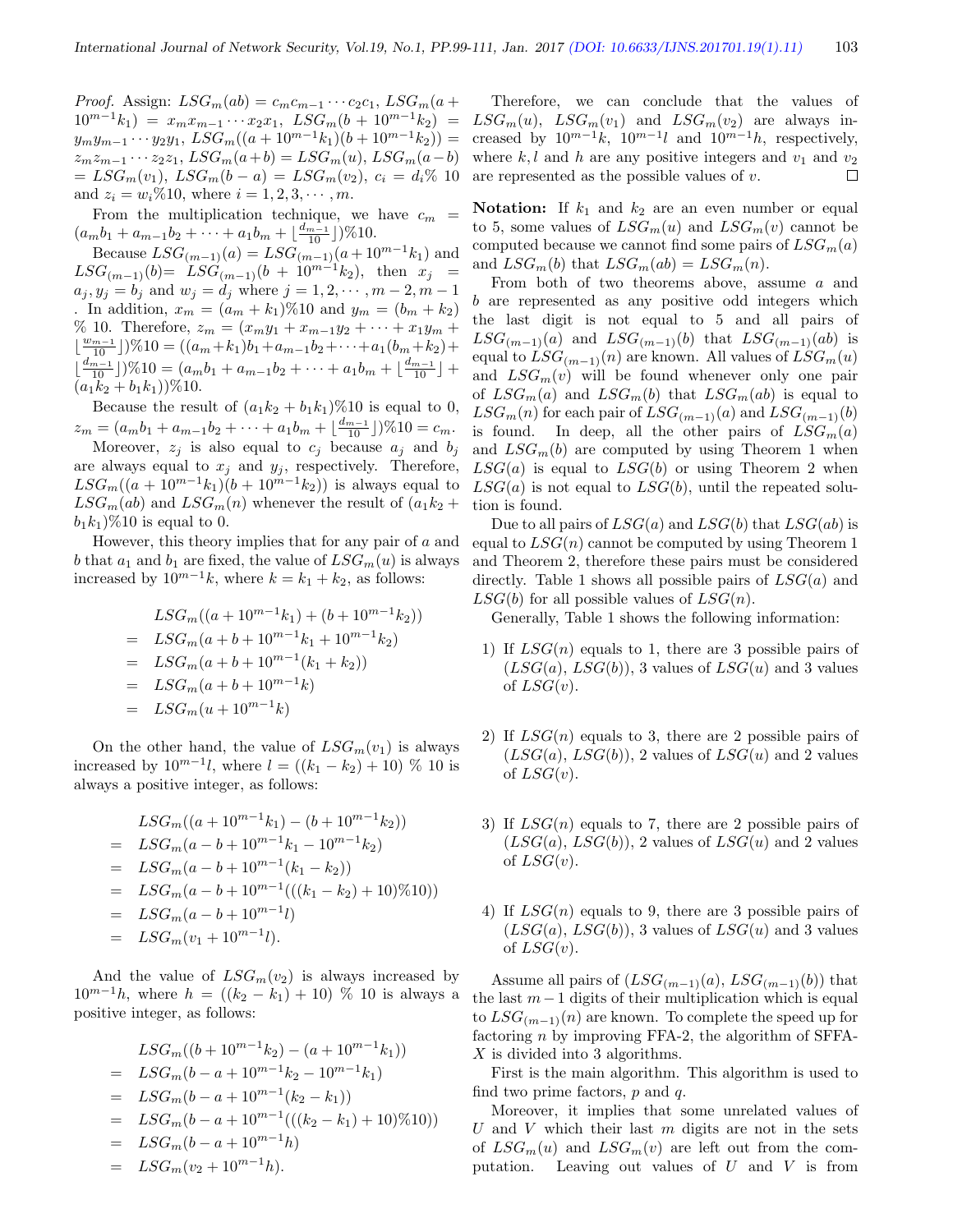| LSG(n) | Pair of<br>$(\text{LSG}(a),\text{LSG}(b))$ | $LSG(LSG(a)+LSG(b))$<br>(LSG(u)) | $\overline{\text{LSG}(\text{LSG}(a)}$ -LSG $(b)$ ) or<br>$LSG(LSG(b)-LSG(a))$<br>(LSG(v)) |
|--------|--------------------------------------------|----------------------------------|-------------------------------------------------------------------------------------------|
|        | [1, 1]<br>(3, 7)<br>(9, 9)                 | 2                                | 6 or 4                                                                                    |
| 3      | (1, 3)<br>(7, 9)                           | 6                                | 8 or 2<br>8 or 2                                                                          |
|        | (1, 7)<br>(3, 9)                           | 2                                | $4 \text{ or } 6$<br>$4$ or $6\,$                                                         |
| 9      | (1, 9)<br>(3, 3)                           |                                  | 2 or 8                                                                                    |

Table 1: All possible values of  $LSG(u)$ ,  $LSG(v)$  and pairs of  $LSG(a)$  and  $LSG(b)$  when considered from  $LSG(n)$ 

#### Algorithm 3 FFA-X

#### 1: Begin

- 2: Compute all members of  $LSG_m(u)$ ,  $LSG_m(v)$ , disu and disv by using Algorithm 4. In deep, disu is the set of the subtraction results between two adjacent values of  $LSG_m(u)$  and disv is the set of the subtraction results between two adjacent values of  $LSG<sub>m</sub>(v)$ .
- 3: Find the initial values of U and V that  $LSG_m(U)$  and  $LSG<sub>m</sub>(V)$  must equal to one of all possible values of  $LSG_m(u)$  and  $LSG_m(v)$ , in order. In addition, U and V are started at  $2\lceil\sqrt{n}\rceil$  and 0 respectively.
- 4: Assign  $i$  is the index of  $disu$  that the initial value is based on the values of  $LSG_m(U)$  and the position in  $LSG_m(u)$  and disu.
- 5: Assign  $j$  which is always started at 0 is the index of disv.
- 6:  $r = U^2 V^2 4n$
- 7: while  $r$  is not equal to zero do
- 8: if  $r$  is more than zero then
- 9:  $r = r (2 * V * disv(j) + disv(j)^2)$
- 10:  $V = V + disv(j)$
- 11:  $j = j + 1 \text{ // } j$  becomes to zero whenever j is equal to the size of disv

12: else

- 13:  $r = r + (2 * U * disu(i) + disu(i)^2)$
- 14:  $U = U + disu(i)$
- 15:  $i = i+1, // i$  becomes to zero whenever i is equal to the size of disu
- 16: end if

```
17: end while
```

```
18: p = \frac{U+V}{2}
```
- 19:  $q = \frac{U V}{2}$
- 20: End

choosing only the pairs of  $(LSG_m(a), LSG_m(b))$  which  $LSG_m(LSG_m(a)^*LSG_m(b)) = LSG_m(ab)$  is equal to  $LSG_m(n).$ 

Second is the algorithm for finding all members of  $LSG_m(u)$ ,  $LSG_m(v)$ , disu and disv before returning these variables to Step 1 of Algorithm 3.

**Algorithm 4** Finding  $LSG_m(u)$ ,  $LSG_m(v)$ , disu and disv

1: Begin

- 2: Assign each pair of  $(LSG_{(m-1)}(a), LSG_{(m-1)}(b))$  is a group.
- 3: For each group, find a pair of  $(LSG_m(a), LSG_m(b))$ using Algorithm 5 and then leave out a pair of  $(LSG_{(m-1)}(a), LSG_{(m-1)}(b))$  from the group.
- 4: For each group, find all pairs of  $(LSG_m(a), LSG_m(b))$ by using theorem 1 whenever  $LSG(a)$  is equal to  $LSG(b)$ . However, theorem 2 is used for the other case.
- 5: Compute all possible values of  $LSG_m(u)$  and  $LSG_m(v)$ . However, all repeated values of  $LSG_m(u)$ and  $LSG_m(v)$  will be left out from the sets.
- 6: Sort the members of  $LSG_m(u)$  and  $LSG_m(v)$  from the minimum to the maximum.
- 7: Find disu, the set of the subtraction results between two adjacent values of  $LSG_m(u)$ . Nevertheless, the last member of disu is the subtraction between the minimum and the maximum of  $LSG_m(u)$ . In addition, the result of the last member must be also increased by  $10<sup>m</sup>$  for changing as the positive integer.
- 8: Find disv, the set of the subtraction results between two adjacent values of  $LSG_m(v)$ . Nevertheless, the last member of disv is the subtraction between the minimum and the maximum of  $LSG_m(v)$ . Moreover, this result must be increased by  $10^m$ .
- 9: End

However, the results from this algorithm can be applied with all values of  $LSG_m(n)$  which  $LSG_m(u)$ ,  $LSG_m(v)$ , disu and disv had been computed. Therefore, only the first time of the computation will be computed to find all pairs of  $(LSG_m(a), LSG_m(b))$  to compute all members of these four variables.

Furthermore, if disu or disv have the repeated patterns, we can leave out them from the sets.

Example 2. Assume, all members of  $LSG_2(u)$  and  $LSG<sub>2</sub>(v)$  of SFFA-03 are known. Finding disu and disv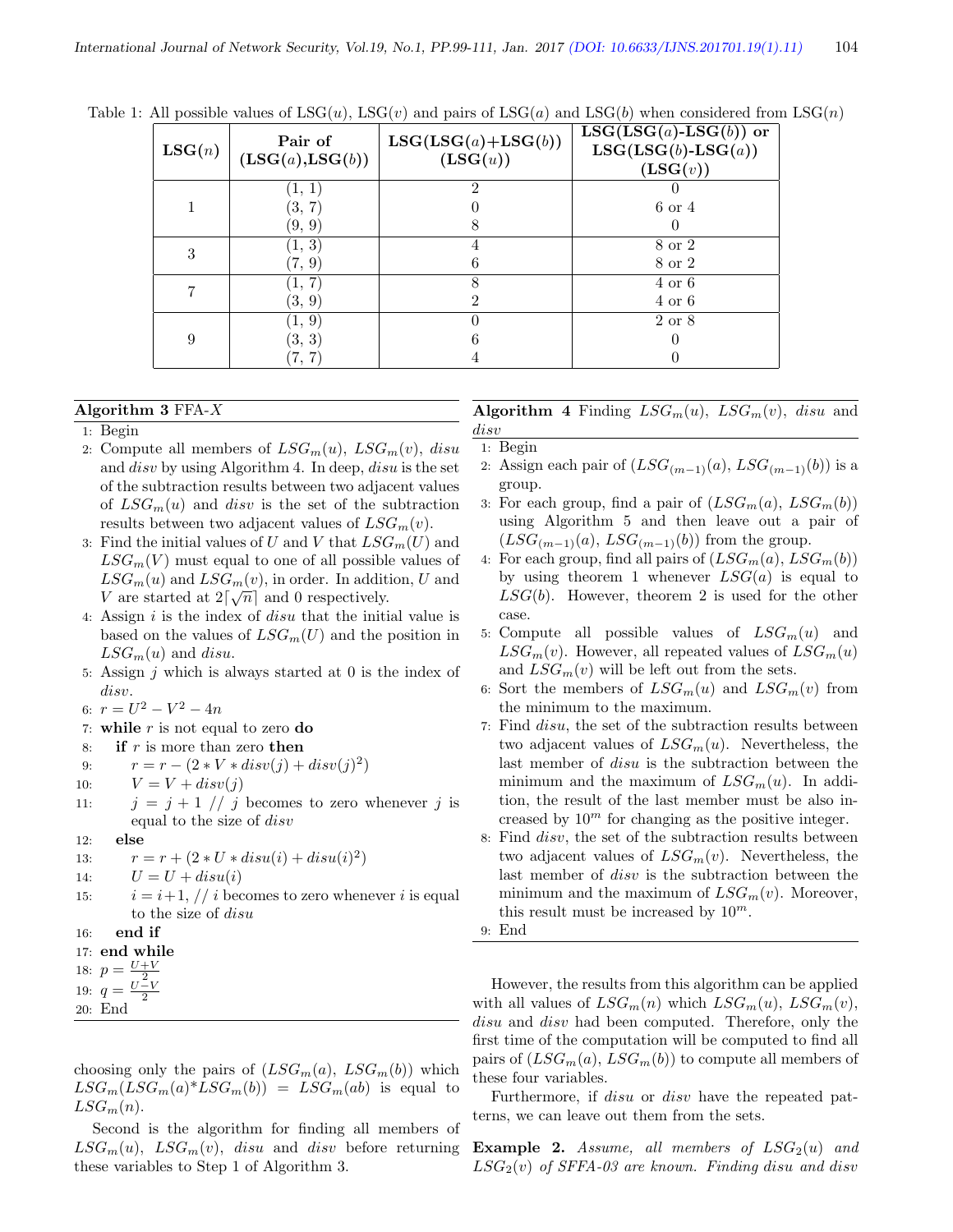of SFFA-03:

- 1)  $LSG_2(u) = \{04, 16, 24, 36, 44, 56, 64, 76, 84, 96\}.$ Therefore,  $disu = \{12, 8, 12, 8, 12, 8, 12, 8, 12, 8\}.$ Because, disu has the repeated patterns, then, we can reassign disu =  $\{12, 8\}.$
- 2)  $LSG_2(v) = \{02, 18, 22, 38, 42, 58, 62, 78, 82, 98\}.$ Therefore,  $disc = \{16, 4, 16, 4, 16, 4, 16, 4, 16, 4\}.$ Because, disv has the repeated patterns, then, we can reassign disv =  $\{16, 4\}.$

In deep, if the value of all members of disu (or disv) is same, these members can be reduced to be only one member of the set. For example, if disv ={20, 20, 20,  $20$ , we can reduce as disv = 20 and j will be left out from the algorithm because the value of all members in disv is same.

The last algorithm is for computing the pair of  $(LSG_m(a), \ LSG_m(b))$  when a pair of  $(LSG_{(m-1)}(a),$  $LSG_{(m-1)}(b)$  is known. The idea of this algorithm is to find only the value of  $LSG_m(b)$  while  $LSG_m(a)$  is always equal to  $0LSG_{(m-1)}(a)$ . For example, assume  $LSG_3(a) = 841$ , then  $LSG_4(a) = 0841$ .

**Algorithm 5** Finding Pair of  $LSG_m(a)$  and  $LSG_m(b)$ 1: Begin 2:  $x = LSG_{(m-1)}(a) * LSG_{(m-1)}(b)$ 3:  $n_m = \lfloor \frac{n \% 10^{m}}{10^{m}} \rfloor$  $\frac{10^{m-1}}{10^{m-1}}$ 4:  $x_m = \lfloor \frac{x \cdot \widetilde{\phi}_0 10^m}{10^{m-1}} \rfloor$  $\frac{10^{m-1}}{10^{m-1}}$ 5:  $a_1 = \text{LSG}_{(m-1)}(a) \; \% \; 10$ 6: Assign  $i = 0$ 7:  $j = (i * a_1 + x_m) \% 10$ 8: while j is not equal to  $n_m$  do 9:  $i = i + 1$ 10:  $j = (i * a_1 + x_m) \% 10$ 11: end while 12:  $LSG_m(a) = 0LSG_{(m-1)}(a)$ 13:  $LSG_m(b) = LSG_{(m-1)}(b) + i * 10^{m-1}$ 14: End

**Example 3.** Assign  $LSG_3(a) = 233$  and  $LSG_3(b) = 897$ ,  $LSG_3(ab) = 001$ . Find a pair of  $(LSG_4(a), LSG_4(b))$  that  $LSG_4(ab) = 2001$  by using Algorithm 5.

In this example,  $LSG_4(ab) = 2001$  can be represented as the value of  $LSG_4(n)$ .

$$
x = 233 * 897 = 209,001
$$
  
\n
$$
n_4 = \lfloor \frac{2001\%10^4}{10^3} \rfloor = 2
$$
  
\n
$$
x_4 = \lfloor \frac{209,001\%10^4}{10^3} \rfloor = 9
$$
  
\n
$$
a_1 = 233\%10 = 3
$$

where  $i = 0, j = (0 * 3 + 9) \% 10 = 9, j$  is not equal to 2.  $i = 1, j = (1 * 3 + 9) \% 10 = 2, j$  is equal to 2.

Then,  $LSG_4(a) = 0.233$  and  $LSG_4(b) = LSG_3(b) +$  $i * 10^3 = 897 + 1000 = 1897$ . However, for some values of n, the implementation of SFFA-X should be divided into 2 groups, based on the relation between  $LSG(a)$  and  $LSG(b)$ . In fact, there are 2 cases of SFFA-X as follows:

- Case 1: The algorithm is always divided into 2 groups whenever there may be the pairs of a and b that  $LSG(a)$  is equal to  $LSG(b)$ .
	- Group 1: The algorithm for all pairs of a and b that  $LSG(a)$  is equal to  $LSG(b)$ , the value of  $LSG(v)$ is always equal to 0.
	- Group 2: The algorithm for all pairs of a and b that  $LSG(a)$  is not equal to  $LSG(b)$ , the value of  $LSG(u)$  is always equal to 0.
- Case 2: There is only one group whenever there is no pairs of a and b that  $LSG(a)$  is equal to  $LSG(b)$ , both of  $LSG(u)$  and  $LSG(v)$  are not always equal to 0.

For the case of  $n$  that must be divided into 2 groups, there is only one solution in only one group. Therefore, the process is ended when the corrected solution in one out of two groups is found.

**Example 4.** Factoring  $n = 1287901$  using SFFA-X with  $m = 2$ .

This example is assigned to use SFFA-X with  $m = 2$ to find two prime factors of n. Because  $LSG_2(n) =$ 01, therefore SFFA-01 is the algorithm used for the implementation. However, all steps to find two prime factors of  $n = 1287901$  using SFFA-01 are as follows:

**Assumption:** All pairs of  $(LSG(a), LSG(b))$  that  $LSG(ab)$  is equal to  $LSG(n) = 1$  are known.

#### Algorithm 3:

- **Step 1:** Find all of  $LSG_2(u)$ ,  $LSG_2(v)$ , disu and disv by using Algorithm 4. Algorithm 4:
	- **Step 1:** Group 1: (1, 1); Group 2: (3, 7); Group 3: (9, 9).
	- Step 2: Group 1: (01, 01); Group 2: (03, 67); Group 3: (09, 89). This process is computed by using Algorithm 5.

#### Step 3:

- Group 1:  $(01, 01)$ ,  $(11, 91)$ ,  $(21, 81)$ ,  $(31, 81)$  $(71), (41, 61), (51, 51);$
- Group 2: (03, 67), (13, 77), (23, 87), (33, 97), (43, 07), (53, 17), (63, 27), (73, 37), (83, 47), (93, 57). In this case, one of all possible pairs of  $(k_1, k_2)$  which are  $(1, 1)$ ,  $(3, 3), (7, 7)$  or  $(9, 9)$  is chosen.
- Group 3: (09, 89), (19, 79), (29, 69), (39, 59), (49, 49), (99, 99).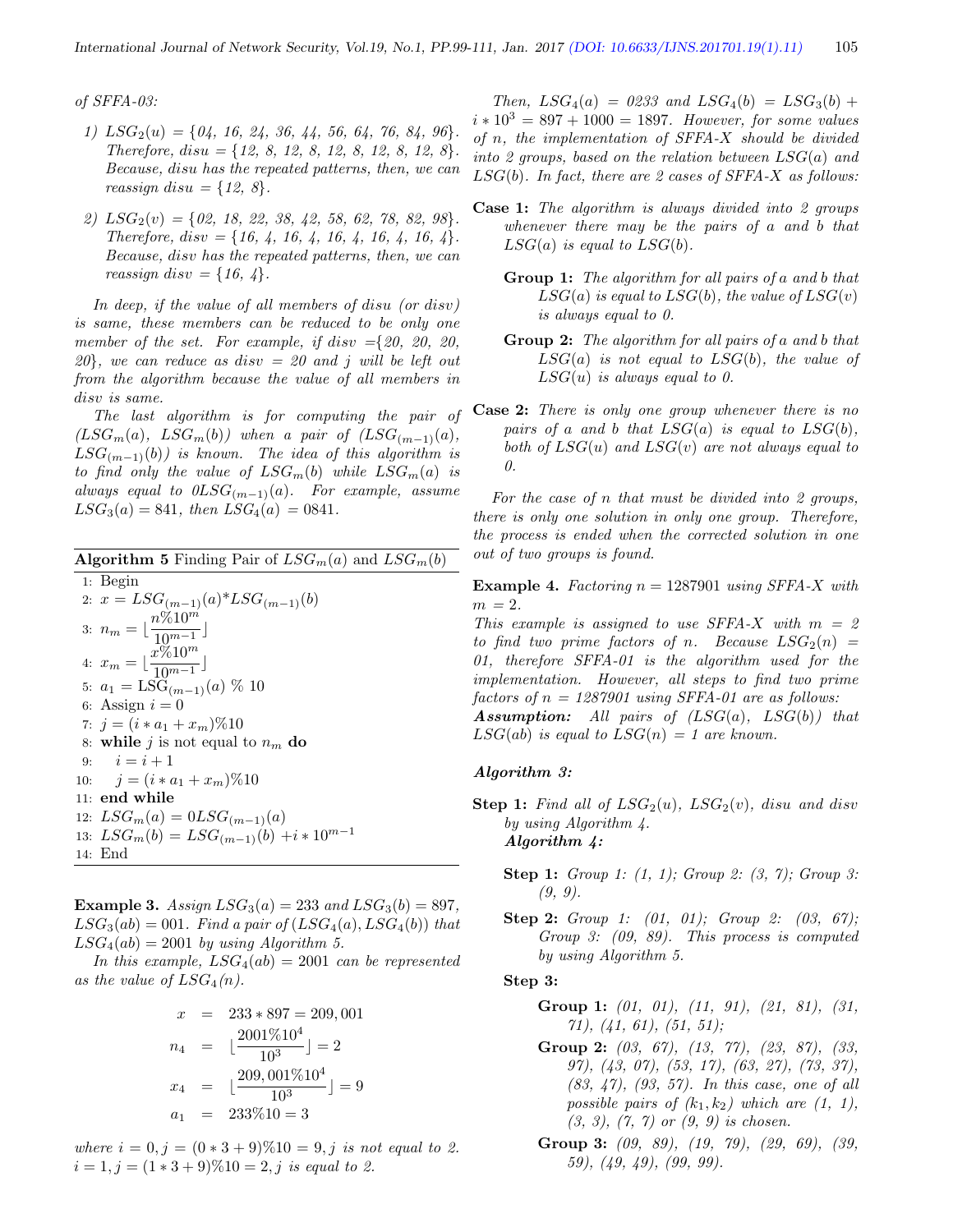- Steps 4 5: Because there are some pairs of a and 2 of Algorithm 3. b that  $LSG(a)$  is equal to  $LSG(b)$ , SFFA-01 must be divided into 2 group. Group 1 is from **Algorithm 3:** the combining between Group 1 and Group 3,  $LSG(a)$  is equal to  $LSG(b)$ . The other is that  $LSG(a)$  is not equal to  $LSG(b)$ . Therefore,
	- Group 1:  $LSG_2(u) = \{02, 98\}$ ;  $LSG_2(v) =$  $\{00, 20, 40, 60, 80\}.$
	- Group 2:  $LSG_2(u) = \{10, 30, 50, 70, 90\}.$  $LSG_2(v) = \{36, 64\}.$
- Steps 6-7 Group 1: disu =  $\{96, 4\}$  and disv =  $\{20, 20, 20, 20, 20\} = 20$ , do not assign j. Group 2:  $disu = \{20, 20, 20, 20, 20\} = 20$ , do not assign *i*, and  $disv = \{28, 72\}.$

End of Algorithm 4.

- **Steps 2-4:** Find the initial value of U, V, i and j for each group. First, compute  $U = 2[\sqrt{n}] = 2270$ .
	- Group 1: Because  $LSG_2(U) = 70$  is not a member in the set of  $LSG_2(u)$ , U must be changed as 2298, the nearest value which is more than 2270. That means the initial value of i must be equal to 1. However, the initial value of  $V$  is 0 because the minimum value of  $LSG_2(v)$  is 0.
	- Group 2: Because  $LSG_2(U) = 70$  is already a member in the set of  $LSG_2(u)$ ,  $U = 2270$  can be used as the initial value. However, the variable, i, is not used in this group. In addition, the initial value of  $V$  is 36 because the minimum value of  $LSG_2(v)$  is 36.

Step 5:

Group 1:  $r = 2298^2 - 0^2 - 4(1287901) = 129200$ . Group 2:  $r = 2270^2 - 36^2 - 4(1287901) = 0$ .

In Step 5, the expected solution is found in Group 2,  $r = 0$ . Therefore, the process in the loop, Steps 6 -16, will not be implemented. However, the two prime factors can be computed from  $p = \frac{U+V}{2} = \frac{2270+36}{2}$ 1153 and  $p = \frac{U-V}{2} = \frac{2270-36}{2} = 1117$ .

Moreover, for the value of n in Example 3, assume  $SFFA-901$ ,  $m = 3$ , is chosen to factor n instead of using SFFA-01. All pairs of  $(LSG_2(a), LSG_2(b))$ which are found in this example will be used in Step 1 of SFFA-901 in order to find all pairs of  $(LSG_3(a),$  $LSG_3(b)$ ) that  $LSG_3(LSG_3(a) * LSG_3(b))$  is equal to  $LSG_3(n) = 901.$ 

**Example 5.** Factoring  $n = 133901$  using SFFA-X with  $m = 2$ .

This example is assigned  $LSG_2(n) = 01$ . That means  $SFFA-01$  is chosen for this example. Because  $LSG_2(u)$ ,  $LSG<sub>2</sub>(v)$ , disu and disv of SFFA-01 had been already computed in Example 4, it is not time-consuming to calculate them again and we can start the process at Step 293.

- **Steps 2 4:** Find the initial value of  $U, V, i$  and j for each group. First, compute  $U = 2\lceil \sqrt{n} \rceil = 732$ .
	- Group 1: Because  $LSG_2(U) = 32$  is not a member in the set of  $LSG_2(u)$ , U must be changed as 798. That means the initial value of i must be equal to 1. However, the initial value of  $V$  is  $\theta$ because the minimum value of  $LSG_2(v)$  is 0.
	- Group 2: Because  $LSG_2(U) = 32$  is a not member in the set of  $LSG_2(u)$ , U must be changed as 750. However, the variable, i, is not used in this group. In addition, the initial value of V must be 36 because the minimum value of  $LSG_2(v)$  is 36.

Step 5:

Group 1: 
$$
r = 798^2 - 0^2 - 4(133901) = 101200
$$
.  
Group 2:  $r = 750^2 - 36^2 - 4(133901) = 25600$ .

Steps 6 - 16: Process in loop:

Iteration 1:

**Group 1:** 
$$
(r > 0, V = 0)
$$
:  
\n $r = r - (2 * V * disv + disv2) = 100800$   
\n $V = V + disv = 20.$   
\n**Group 2:**  $(r > 0, V = 36, j = 0)$ :  
\n $r = r - (2 * V * disv(0) + disv(0)2) = 22800.$   
\n $V = V + disv(0) = 64, j = 1.$ 

Iteration 2:

Group 1: 
$$
(r > 0, V = 20)
$$
:  
\n
$$
r = r - (2 * V * disv + disv2) = 99600.
$$
\n
$$
V = V + disv = 40.
$$
\nGroup 2:  $(r > 0, V = 64, j = 1)$ :  
\n
$$
r = r - (2 * V * disv(1) + disv(1)2) = 8400.
$$

$$
V = V + disv(1) = 136, j = 0.
$$

Iteration 3:

**Group 1:** 
$$
(r > 0, V = 40)
$$
:  
\n $r = r - (2 * V * disv + disv2) = 97600.$   
\n $V = V + disv = 60.$   
\n**Group 2:**  $(r > 0, V = 136, j = 0)$ :

$$
r = r - (2 * V * disv(0) + disv(0)2) = 0.
$$
  

$$
V = V + disv(0) = 164.
$$

Because the expected value of  $r$  which is equal to  $\theta$ is found in Group 2 of the  $3^{rd}$  iteration, the process is stopped and then two prime factors can be computed from  $p = \frac{U+V}{2} = \frac{750+164}{2} = 457$  and  $q = \frac{U-V}{2} = \frac{750-164}{2} =$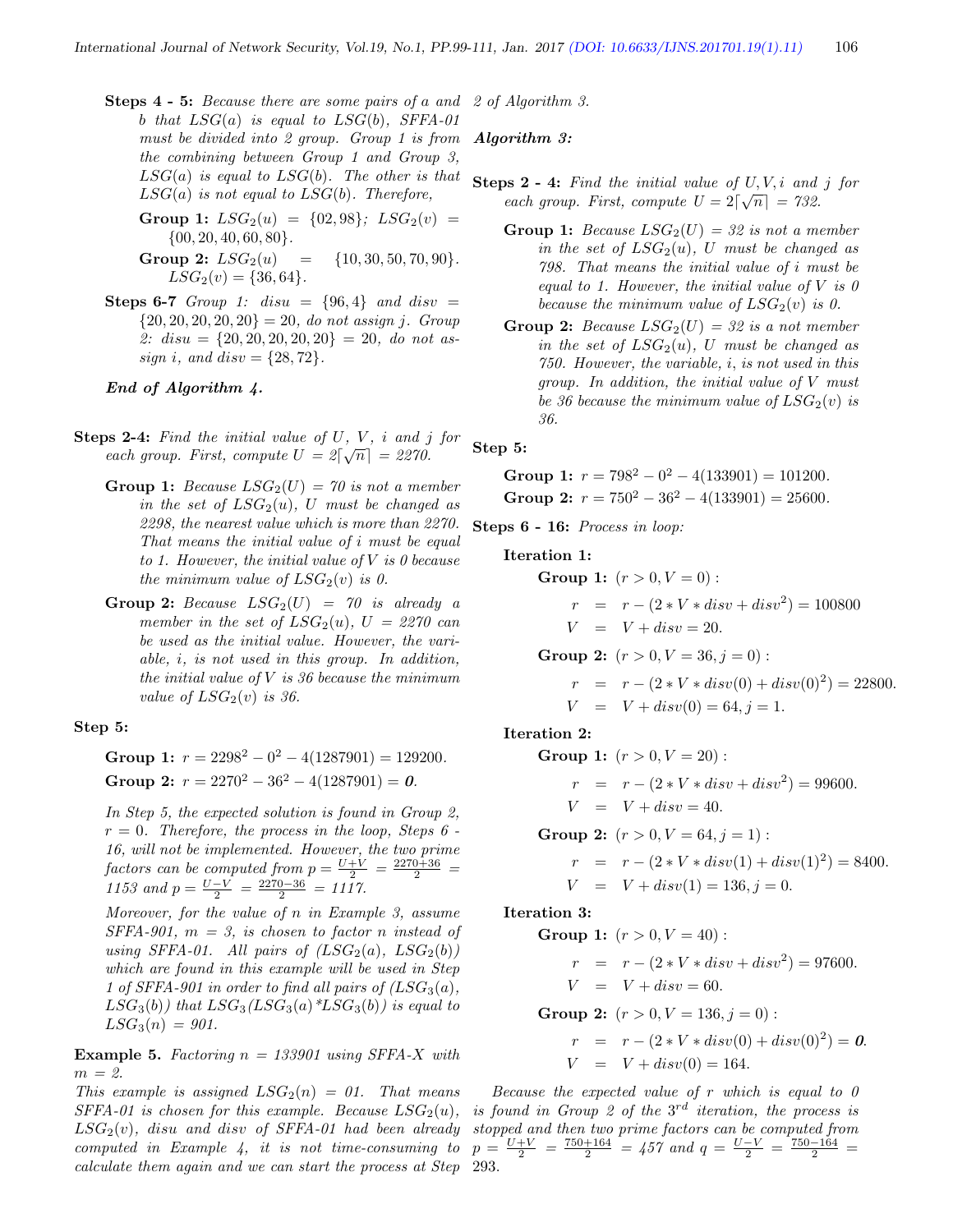### 4 Results and Discussion

In this work, the computer specifications for the implementation are Intel $(R)$  Core $(TM)$  i3 CPU M380 2.53 GHz, 4.00 GB RAM Memory, and Microsoft Windows 8.1 Pro Operating System. Java Programming Language is chosen to develop the algorithms. Moreover, we use Big-Integer class which is the class of Java as the data type because this class can be represented as the unlimited data type. The experiment is distinguished as 4 parts. Each bits size in each experiment is the average result of 50 values of  $n$  chosen randomly. In addition, for Figure 1 and Figure 2, only the difference of bits size between two prime factors equal to 2 is chosen. However, all algorithms of SFFA-X in these experiments are started at Step 2 of Algorithm 3 because the process of Step 1 is always implemented only the first time of SFFA-X, when  $X$  is fixed.

The experiment in Figure 3 is for the same size of two prime factors of  $n$  and the values of  $n$  that SFFA-X must be divided into 2 groups,  $LSG_4(n) = 0001$  is the representative of this experiment. That means only 4 algorithms of SFFA- $X$  in which  $X$  is equal to 1, 01, 001 and 0001 are chosen for the implementation. The experiment shows that SFFA-0001 is the fastest algorithm. Nevertheless, the average computation time of FFA-2, SFFA-1, SFFA-01, SFFA-001, SFFA-0001, MFFV4 and P2MFF are about 30.27, 17.17, 4.09, 2.05, 1.82, 5.78 and 15.15 seconds respectively. Furthermore, the information in this figure implies that SFFA-X begins to factor  $n$  faster than MFFV4 when  $X$  which is equal to 01 is chosen.

The difference between the experiment in Figure 3 and Figure 1 is that the size of two large prime factors in Figure 1 is different while the other in Figure 3 is same. Therefore, all algorithms of  $SFFA-X$  for this experiment are still SFFA-1, SFFA-01, SFFA-001 and SFFA-0001. However, the experiment in Figure 1 shows that SFFA-0001 is still the fastest integer factorization algorithm. Nevertheless, the average computation time of FFA-2, SFFA-1, SFFA-01, SFFA-001, SFFA-0001, MFFV4 and P <sup>2</sup>MFF are about 243.2, 135.76, 29.4, 19.02, 10.73, 227.4 and 341.9 seconds respectively. Furthermore, this figure implies that  $SFFA-X$  begins to factor n faster than MFFV4 when  $X$  is equal to 1 is chosen.

Whereas,  $SFFA-X$  in Figure 4 will not be divided into 2 groups because all values of  $LSG_4(n)$  in this experiment is 0003. However, the size of two prime factors of  $n$  is same. That means only 4 algorithms of SFFA- $X$  in which  $X$  is equal to 3, 03, 003 and 0003 are chosen to implement. The experiment shows that SFFA-0003 is the fastest algorithm. Nevertheless, the average computation time of FFA-2, SFFA-3, SFFA-03, SFFA-003, SFFA-0003, MFFV4 and P<sup>2</sup>MFF are about 26.4, 9.35, 3.38, 3.2, 1.16, 4.78 and 13.08 seconds respectively. Furthermore, the information in this figure implies that SFFA-X begins to factor  $n$  faster than MFFV4 when  $X$  which is equal to 03 is chosen.

The experiment in Figure 2 is similar to the other in **Condition 2:** (*p* is far from q)

Figure 1 but  $LSG_4(n)$  in Figure 2 is equal to 0003. Therefore, all algorithms of SFFA-X for this experiment are SFFA-3, SFFA-03, SFFA-003 and SFFA-0003. The experimental in Figure 2 shows that SFFA-0003 is the fastest integer factorization algorithm. Nevertheless, the average computation time of FFA-2, SFFA-3, SFFA-03, SFFA-003, SFFA-0003, MFFV4 and  $P^2MFF$  are about 270.17, 109.7, 49.38, 43.56, 26.5, 167.25 and 448.28 seconds respectively. Furthermore, this figure implies that  $SFFA-X$ begins to factor  $n$  faster than MFFV4 when  $X$  which is equal to 3 is chosen.

Moreover, if we consider the information in Figure 3 and Figure 4, the average computation time of SFFA-0001 and SFFA-0003 are faster than MFFV4 by about 68.56% and 75.75%, respectively. On the other hand, if the information in Figure 1 and Figure 2 is considered, the average computation time of SFFA-0001 and SFFA-0003 becomes faster than MFFV4 by about 95.28% and 84.15%, respectively.

These results imply that  $SFFA-X$  is the better choice to factor  $n$  when compared with MFFV4 especially when bits size of X is large and the size of two large prime factors is different. The reason is as follows.

Due to MFFV4 and SFFA- $X$  are modified chronologically from FFA-1 and FFA-2, we will compare the iterations of the computation between FFA-1 and FFA-2 instead of their improvements.

The total iterations in the loop of  $u$ , in FFA-2, are  $(p+q) - 2\lceil \sqrt{n} \rceil$ . However, the increment value of u is always 2, but the increment value of  $x$ , in FFA-1, is always 1. That means the total iterations of u are equal to the 1. That means the total iterations of x which are equal to  $(p+q)/2 - \lceil \sqrt{n} \rceil$ . Nevertheless, the total iterations in the loop of  $v$ , in FFA-2, are  $p - q$  and are more than the total iterations in the loop of y, in FFA-1, the reason are as follows: Assume A and  $B$  are represented as the total iterations in the loop of  $y$  and  $v$ , respectively. Then,

$$
A = (p+q) - 2\lceil \sqrt{n} \rceil
$$
  
\n
$$
\approx (p+q) - 2\sqrt{n}
$$
  
\n
$$
= (p+q) - 2\sqrt{p}\sqrt{q}
$$
  
\n
$$
= (\sqrt{p} - \sqrt{q})^2
$$
  
\n
$$
B = p-q
$$
  
\n
$$
= \sqrt{p^2} - \sqrt{q^2}
$$
  
\n
$$
= (\sqrt{p} - \sqrt{q})(\sqrt{p} + \sqrt{q})
$$
  
\n(6)

From Equations (5) and (6), all possible results are divided into 2 conditions:

#### **Condition 1:**  $(p \text{ is close to } q)$

It is obvious that the iterations of FFA-2 are greater than FFA-1. Therefore, the condition of  $SFFA-X$ which is faster than MFFV4 is that the digits of  $X$ in this case must be large enough, the digits of  $X$  in Figure 3 and Figure 4 must be at least 2.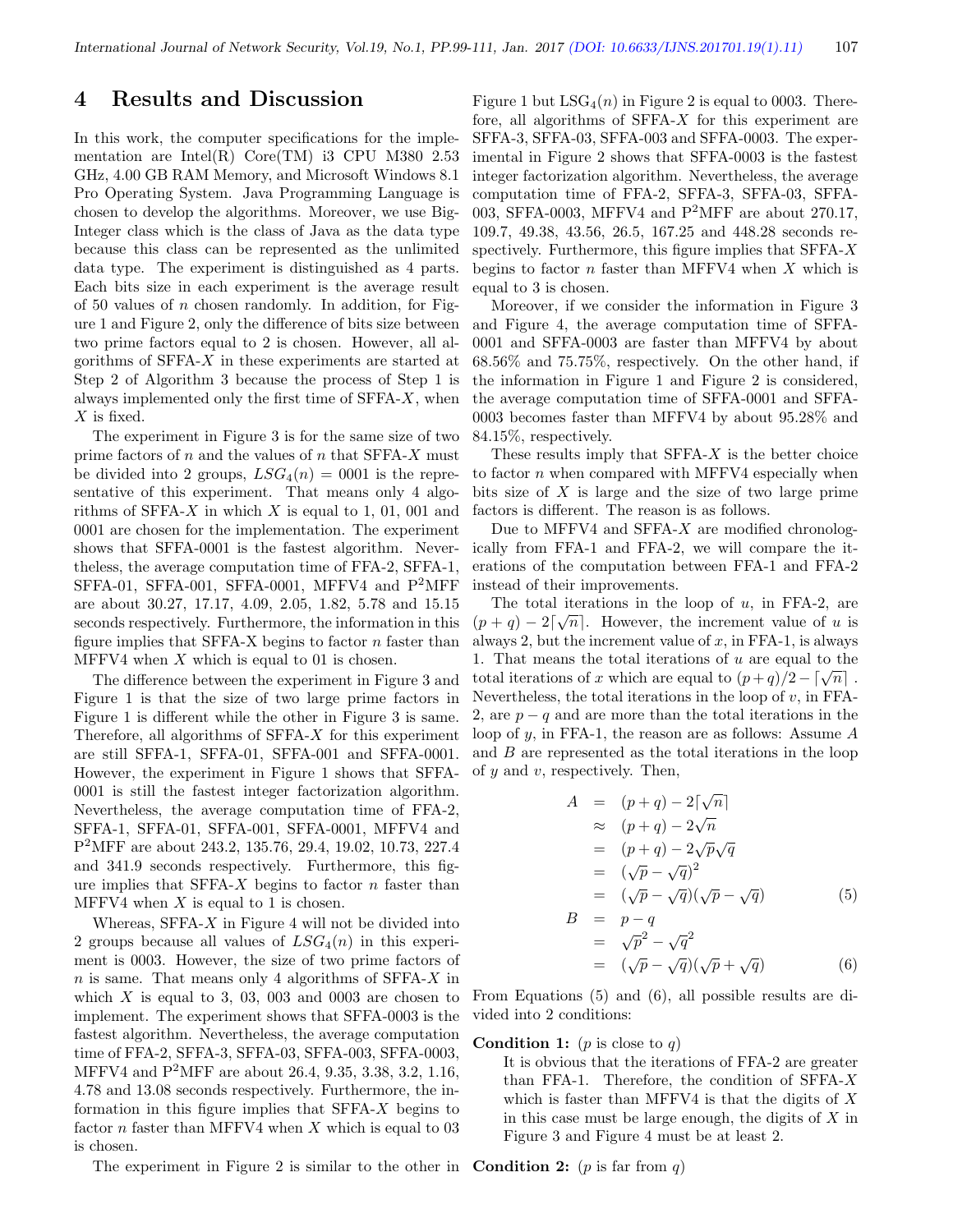

Figure 1: Average computation time for factoring  $LSG_4(n) = 0001$  and the size of p and q is different



Figure 2: Average computation time for factoring  $LSG_4(n) = 0003$  and the size of p and q is different



Figure 3: Average computation time for factoring  $LSG_4(n) = 0001$  and the size of p and q is same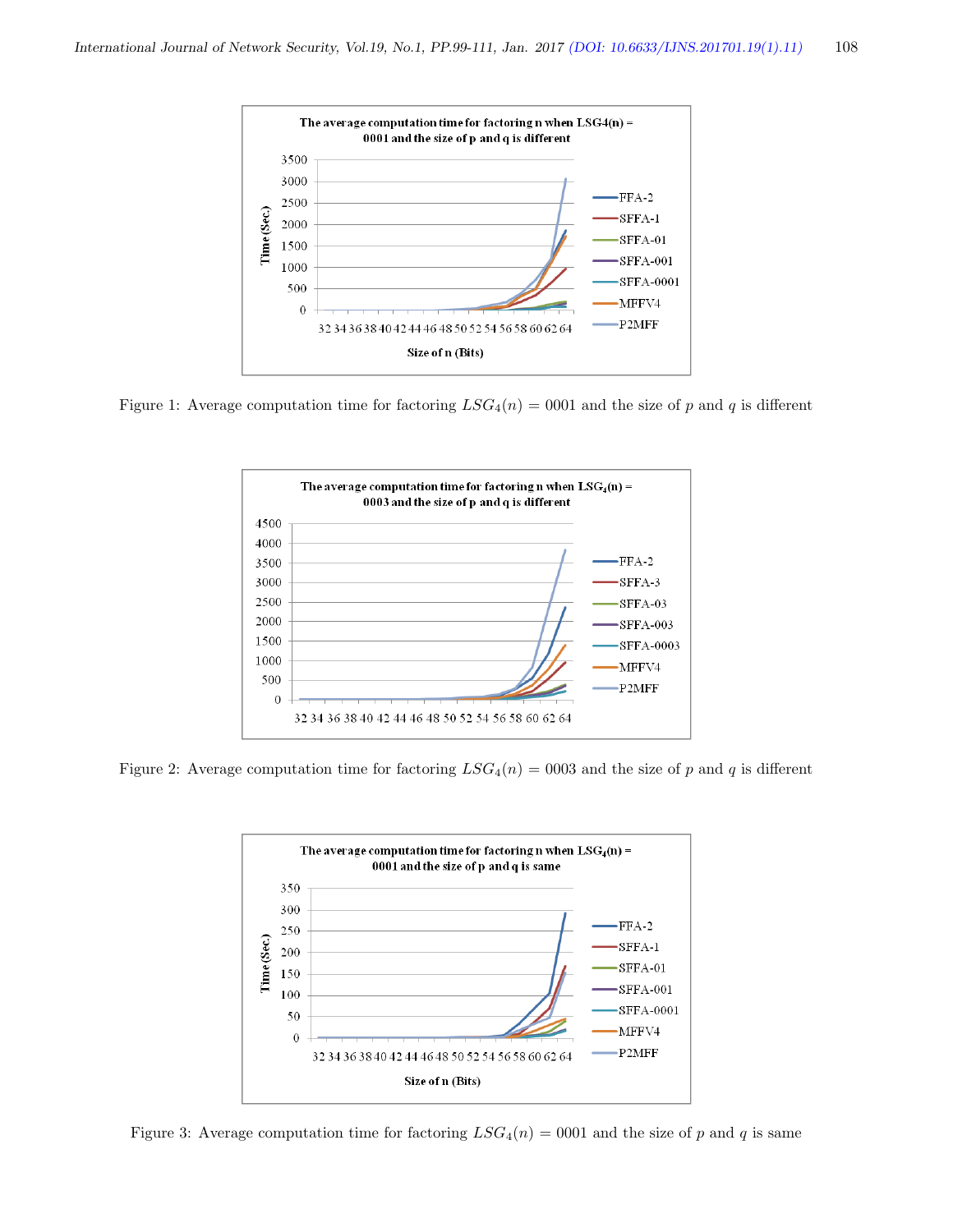

Figure 4: Average computation time for factoring  $LSG_4(n) = 0003$  and the size of p and q is same

If  $p$  is very larger than  $q$ , then  $q$  may be left out from the equation to estimate total iterations. That means the iterations of FFA-1 are close to FFA-2. However, FFA-1 is time-consuming to compute the square root of integer while FFA-2 does not to do. This reason indicates that FFA-2 is certainly faster than FFA-1. That means most of SFFA-X can factor n faster than MFFV4 although the size of  $X$  is smaller than the other in Condition 1, the digit of  $X$  in Figure 1 and Figure 2 is only 1.

From both of two conditions above, we concluded that most of SFFA- $X$  can factor  $n$  faster than MFFV4 especially when the size of X is large enough.

Moreover, total iterations of  $SFFA-X$  can be found from the following equation:

$$
t = (j * \lfloor \frac{A - u_x}{\sum_{i=0}^{j-1} disu(i)} \rfloor + c_u) + (k * \lfloor \frac{B - LSG_m(v_0)}{\sum_{i=0}^{k-1} disv(i)} \rfloor + c_v).
$$

Where,

- 1)  $t =$  total iterations of SFFA-X in main loop;
- 2)  $A = (p+q) 2[\sqrt{n}];$

3)  $B = p - q$ ;

- 4)  $u_x$  = the increment value of  $2\lceil \sqrt{n} \rceil$  to get the initial value of  $U$ :
- 5)  $j = size of$  disu;
- 6)  $k = size$  of *disv*;
- 7)  $LSG_m(v_0)$  = the minimum value of  $LSG_m(v)$ ;
- 8)  $c_u$  is the remainder iterations that are more than 1 but less than size of disu when there is the remainder of  $\frac{A-u_x}{\sum_{i=0}^{j-1} dist(u_i)}$ . However,  $c_u$  is equal to 0 when there is not the remainder;

9)  $c_v$  is the remainder iterations that are more than 1 but less than size of disv when there is the remainder of  $\frac{B-LSG_m(v_0)}{\sum_{i=0}^{k-1} disv(i)}$ . However,  $c_v$  is equal to 0 when there is not the remainder.

However  $c_u$  and  $c_v$  can be found by using Algorithm 6 and Algorithm 7 respectively.

#### Algorithm 6 Calculating  $c_u$

#### 1: Begin

- 2:  $size\_disu = size$  of disu that the repeated patterns are removed
- 3: count  $u =$  the index of  $LSG_m(u)$  that is equal to the initial value of  $LSG_m(U)$
- 4:  $count\_u = count\_u\% size\_disu$
- 5:  $s_{-}u = \sum_{i=0}^{j-1} disu(i)$
- 6:  $r_{-}u = (A u_x)\%s_{-}u$
- 7: while  $r_{\text{-}u}$  is not equal to zero do
- 8:  $r_{-}u = r_{-}u disu(count_{-}u)$
- 9:  $count_u = count_u + 1$
- 10: if *count\_u* is equal to  $size\_disu$  then
- 11:  $count\_u = 0$
- 12: end if

```
13: end while
```

```
14: c_u = count\_u
```

```
15: End
```
In addition, for some value of  $n$  that SFFA- $X$  must be divided into 2 group,  $t$  is computed by using only all parameters in the solution group.

#### Example 6. Find total iterations in Example 5.

Because the solution group is in Group 2, we have to use parameters in this group as follows:

- 1)  $A = (457 + 293) 732 = 18$ ;
- 2)  $B = 457 293 = 164$ ;
- 3)  $j = 1$ , size of disu;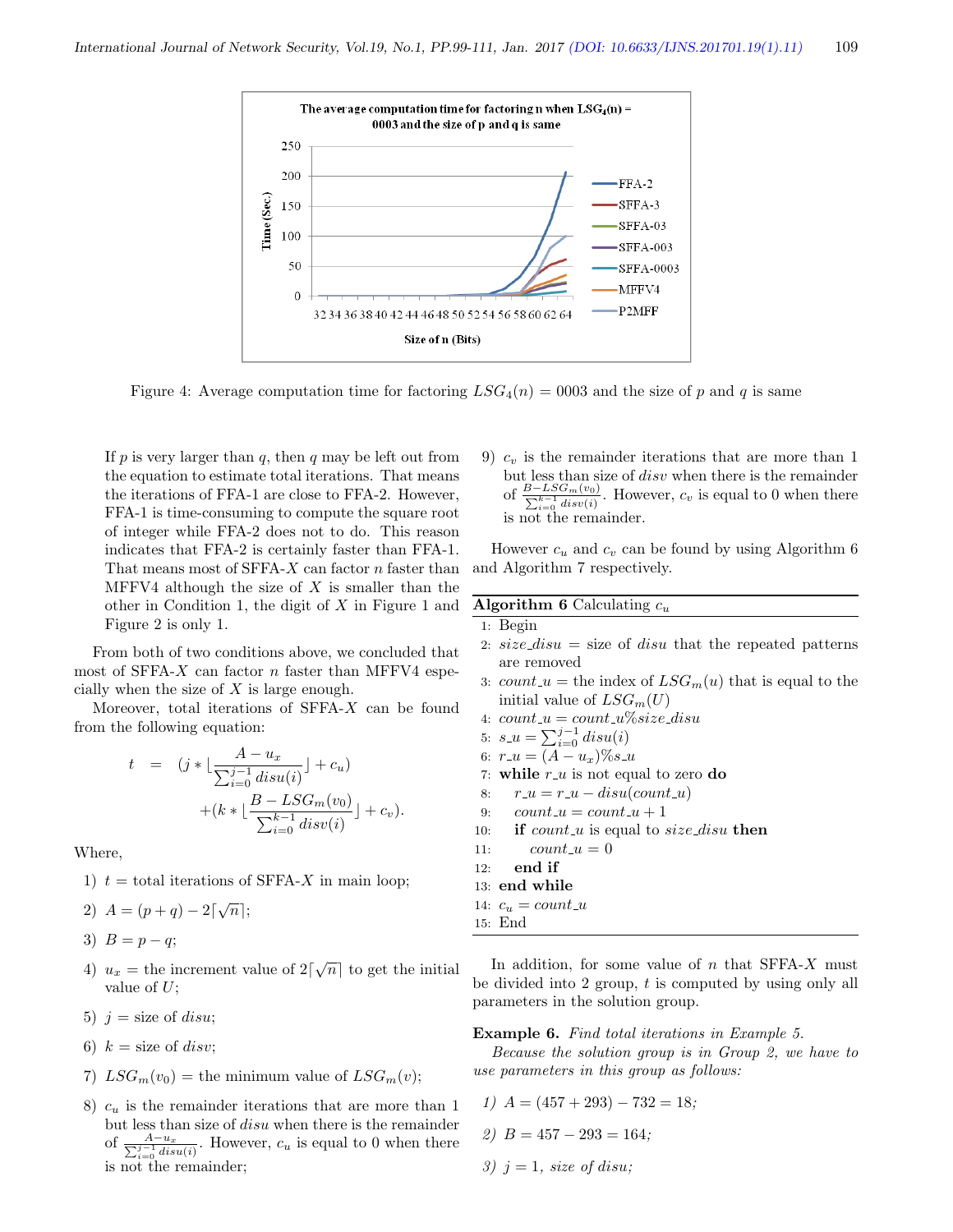#### Algorithm 7 Calculating  $c_v$

1: Begin 2:  $count_{\mathcal{N}} = 0$ 3:  $s_{-}v = \sum_{i=0}^{k-1} disv(i)$ 4:  $r_{\perp}v = (B-\text{LSG}_{m}(v_{0}))\%s_{\perp}v$ 5: while  $r_{\perp}v$  is not equal to zero do 6:  $r_{-}v = r_{-}v - disv(count_{-}v)$ 7:  $count\_v = count\_v + 1$ 8: end while 9:  $c_v = count_v$ 10: End

4)  $\sum_{i=0}^{0} disu(i) = disu = 20;$ 

5)  $k = 2$ , size of disv;

- 6)  $\sum_{i=0}^{1} disv(i) = disv(0) + disv(1) = 28 + 72 = 100;$
- 7)  $u_x = 18$ , the initial value of U is 750, then  $U 2\lceil \sqrt{n} \rceil = 750 - 732 = 18;$
- 8)  $LSG_2(v_0) = 36;$
- 9)  $\frac{A u_x}{\sum_{i=0}^{j-1} disu(i)}$  $=\frac{18-18}{80}$  $\frac{12}{20}$  = 0, the remainder is 0, then  $c_u = 0$ ;
- 10)  $\frac{B LSG_2(v_0)}{P}$  $\sum_{i=0}^{k-1}$  disu(i)  $=\frac{164-36}{100}$  $\frac{1}{100}$  = 1, the remainder is 28  $(r_{\textit{-}}v = 28)$ , then  $c_v$  can be computed by using Algorithm 7 as follows:
	- a.  $count_{-}v = 0$ ,  $s_{-}v = 100$ ,  $r_{-}v = 28$ ;
	- b.  $r_{-}v = r_{-}v disv(0) = 28 28 = 0;$
	- c. count  $v = count_v + 1 = 1$ .

Because  $r_{-}v = 0$ , then  $c_v = count_{-}v = 1$ . Therefore, total iterations in main loop is

$$
t = ((1)(0) + 0) + ((2)(1) + 1) = 3.
$$

In general, both of  $\frac{j}{\sum_{i=0}^{j-1} disu(i)}$  and  $\frac{k}{\sum_{i=0}^{k-1}(i)}$  are always less than  $\frac{1}{2}$ . Therefore, t is always less than total iterations of FFA-2 that is equal to  $\frac{A+B}{2}$ . Furthermore, t can be decreased when the value of  $m$  is larger because the values of  $\frac{j}{\sum_{i=0}^{j-1} disu(i)}$  and  $\frac{k}{\sum_{i=0}^{k-1}(i)}$  are certainly smaller.

### 5 Conclusion

The aim of this paper is to propose a new technique to speed up the  $2^{nd}$  method of Fermat's Factorization Algorithm (FFA-2) by considering the last m digits of n to leave out some values of u and v which are not in the condition. This technique is called Specific Fermat's Factorization Algorithm Considered from  $X$  (SFFA- $X$ ) where  $X$ is the last  $m$  digits of  $n$ . Furthermore, the concept of this technique implies that the computation time of  $SFFA-X$ will be reduced more whenever the bigger size of  $m$  is considered because more details of u and v are known. Therefore, the unrelated values of  $u$  and  $v$  are increased and they should be left out from the computation.

Moreover, SFFA- $X$  can be also applied with Estimated Prime Factor (EPF) [18] using the technique of continued fractions  $[5, 12]$  to estimate the new initial values of U and V to reduce more iterations of the computation. However, the applying  $SFFA-X$  with  $EPF$  can be used to factor only the unbalanced modulus in order to get the high accuracy.

### References

- [1] A. R. Ambedkar, A. Gupta, P. Gautam, and S. S. Bedi, "An efficient method to factorize the RSA public key encryption," in Proceedings of Communication Systems and Network Technologies (CSNT'11), pp. 108–111, Jummu, Katra, June 2011.
- [2] D. Bishop, Introduction to Cryptography with Java Applets, Germany: Jones and Bartlett Publisher, 2003.
- [3] D. M. Bressoud, Factorization and Primality Testing, United states: Springer-Verlag, 2013.
- [4] Q. Huang, Y. T. Li, Y. Zhang, and C. Lu, "A modified non-sieving quadratic sieve for factoring simple blur integers," in Proceedings of Multimedia and Ubiquitous Engineering (MUE'07), pp. 729–732, Seoul, South Korea, Apr. 2007.
- [5] N. Kobiltz, A Course in number theory and cryptography, United states: Springer, 1994.
- [6] J. McKee, "Speeding fermat' factoring method," Mathematics of Computation, vol. 68, pp. 1729–1738, 1999.
- [7] N. A. Moldovyan, "Short signatures from difficulty of factorization problem," International Journal of Network Security, vol. 8, no. 1, pp. 90–95, 2009.
- [8] J. Pollard, "Monte carlo methods for index computation (mod p)," Mathematics of Computation, vol. 32, no. 7, pp. 918–924, 1978.
- [9] H. Riesel, Prime Numbers and Computer Methods for Factorization, United states: Birkhuser Boston, 1994.
- [10] R. L. Rivest, A. Shamir, and L. Adleman, "A method for obtaining digital signatures and public key cryptosystems," Communications of ACM, vol. 21, no. 7, pp. 120–126, 1978.
- [11] P. Sharma, A. Gupta, and A. Vijay, "Modified integer factorization algorithm using v-factor method," in Proceedings of Advanced Computing & Communication Technologies (ACCT'12), pp. 423-425, Haryana, India, Jan. 2012.
- [12] J. H. Silverman, A friendly introduction to number theory, United states: Pearson Education International, 2012.
- [13] K. Somsuk, "A new modified integer factorization algorithm using integer modulo 20's technique," in Proceedings of International Computer Science and Engineering Conference (ICSEC'14), pp. 312–316, Khon Kaen, Thailand, July 2014.